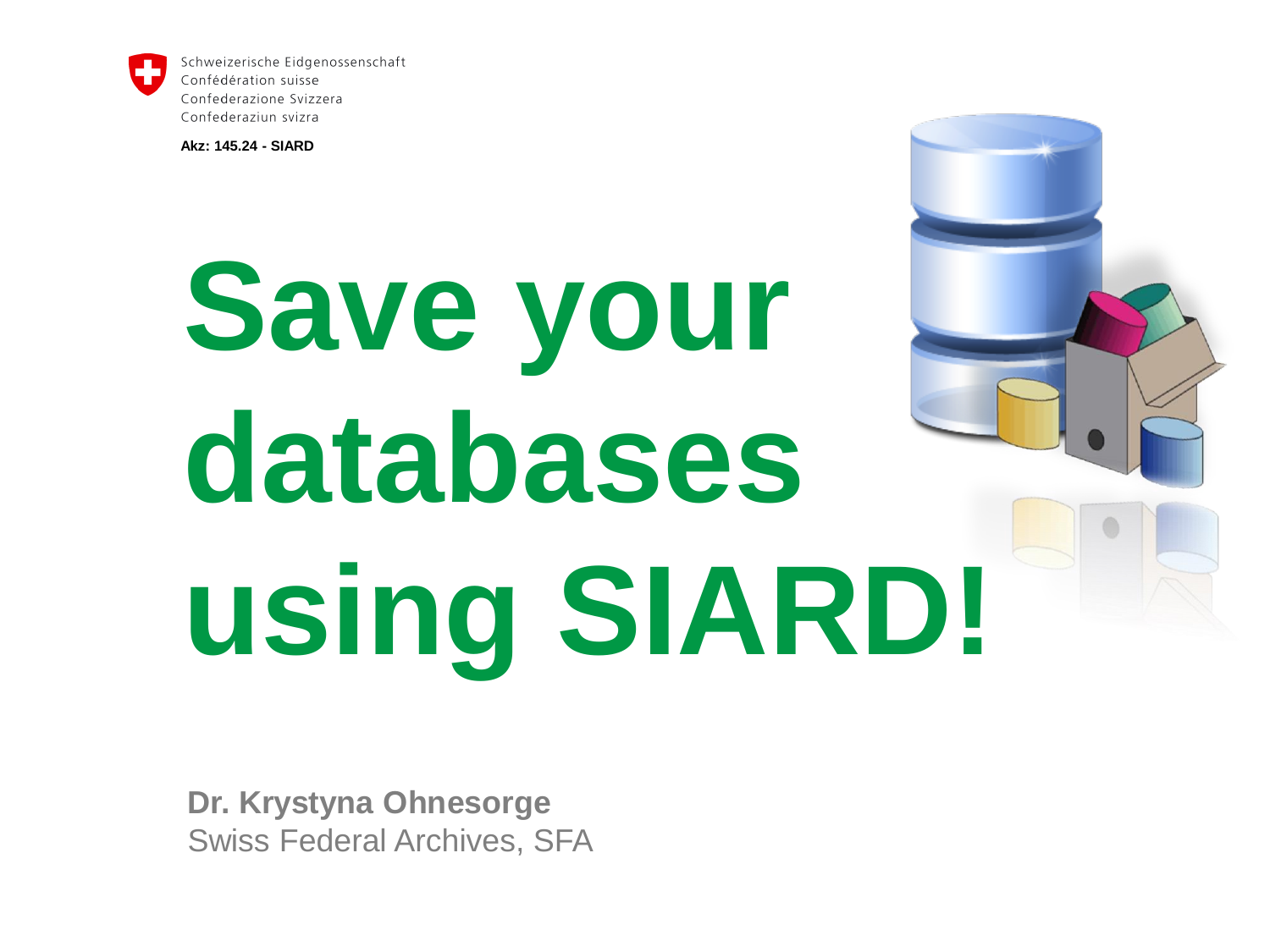#### **Proprietary database management systems cannot be preserved for the long term**



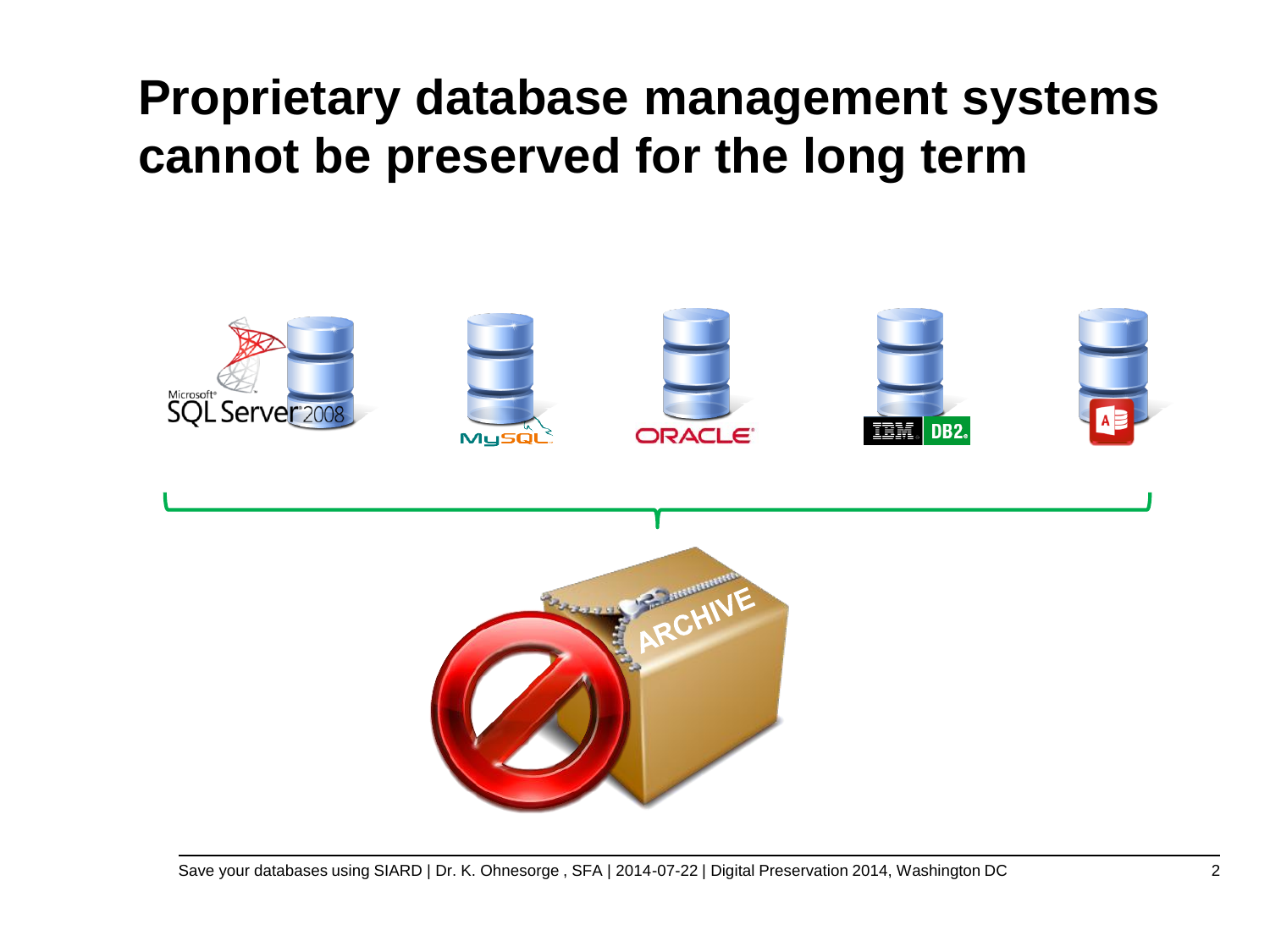### **The SFA developed the format SIARD for archiving the contents of relational databases**



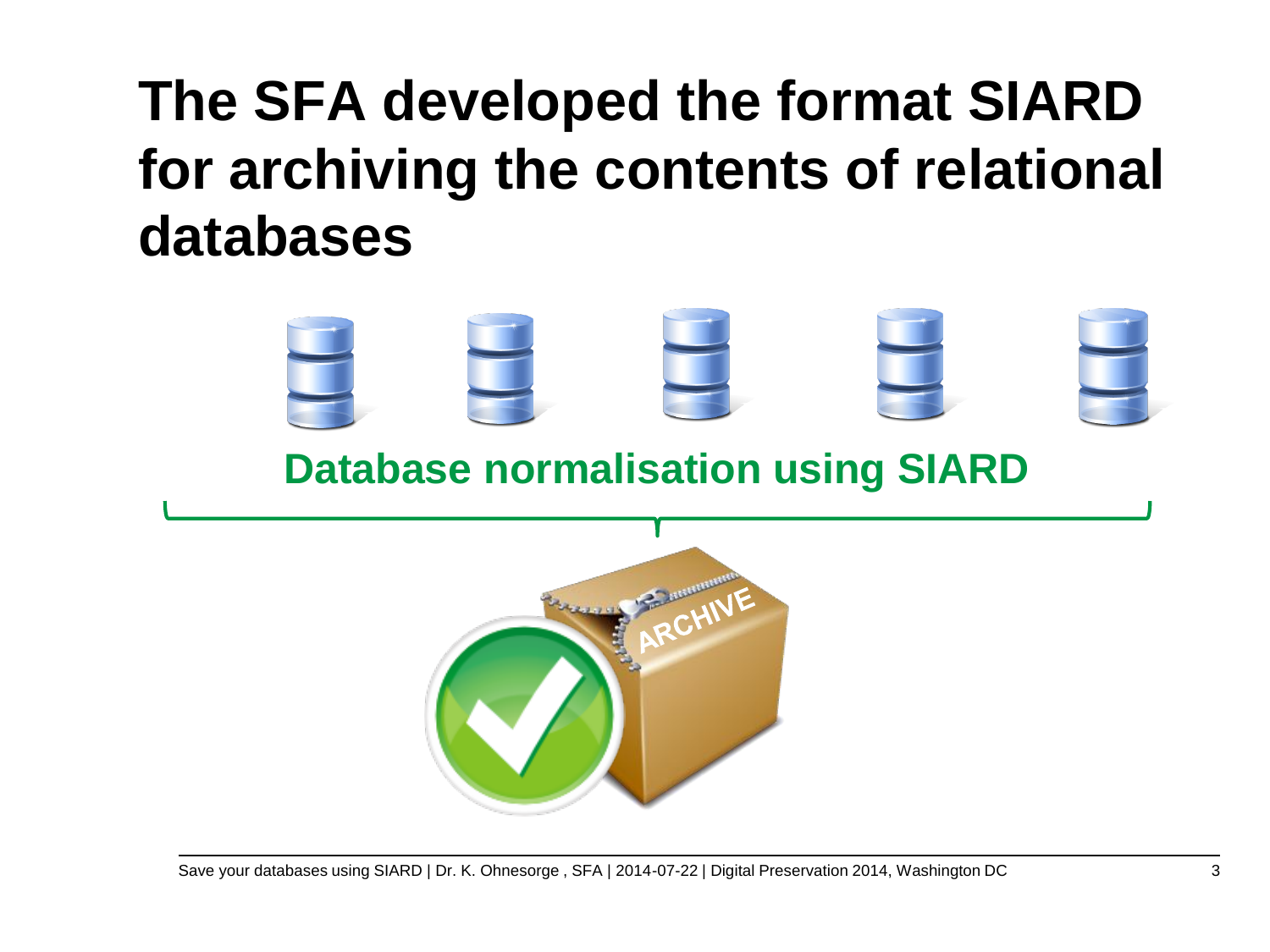## **What does SIARD mean?**

#### **Software Independent Archiving of Relational Databases**

- **Nature of data:** databases
- **Type:** relational databases
- **Convert content** into archivable format
- **Detachment** of data from concrete applications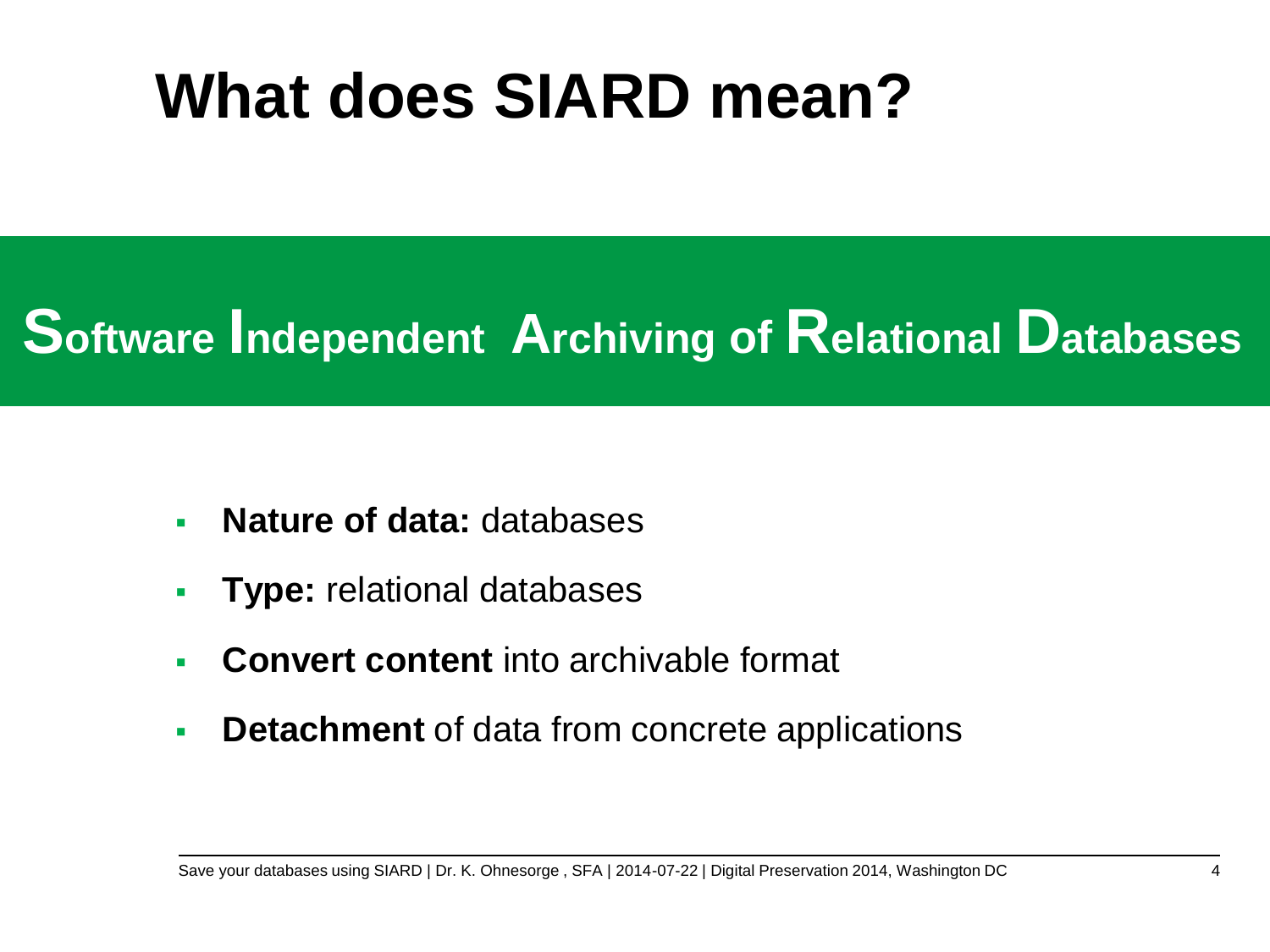## **SIARD Format ensures comprehensibility, independently from a specific database product**